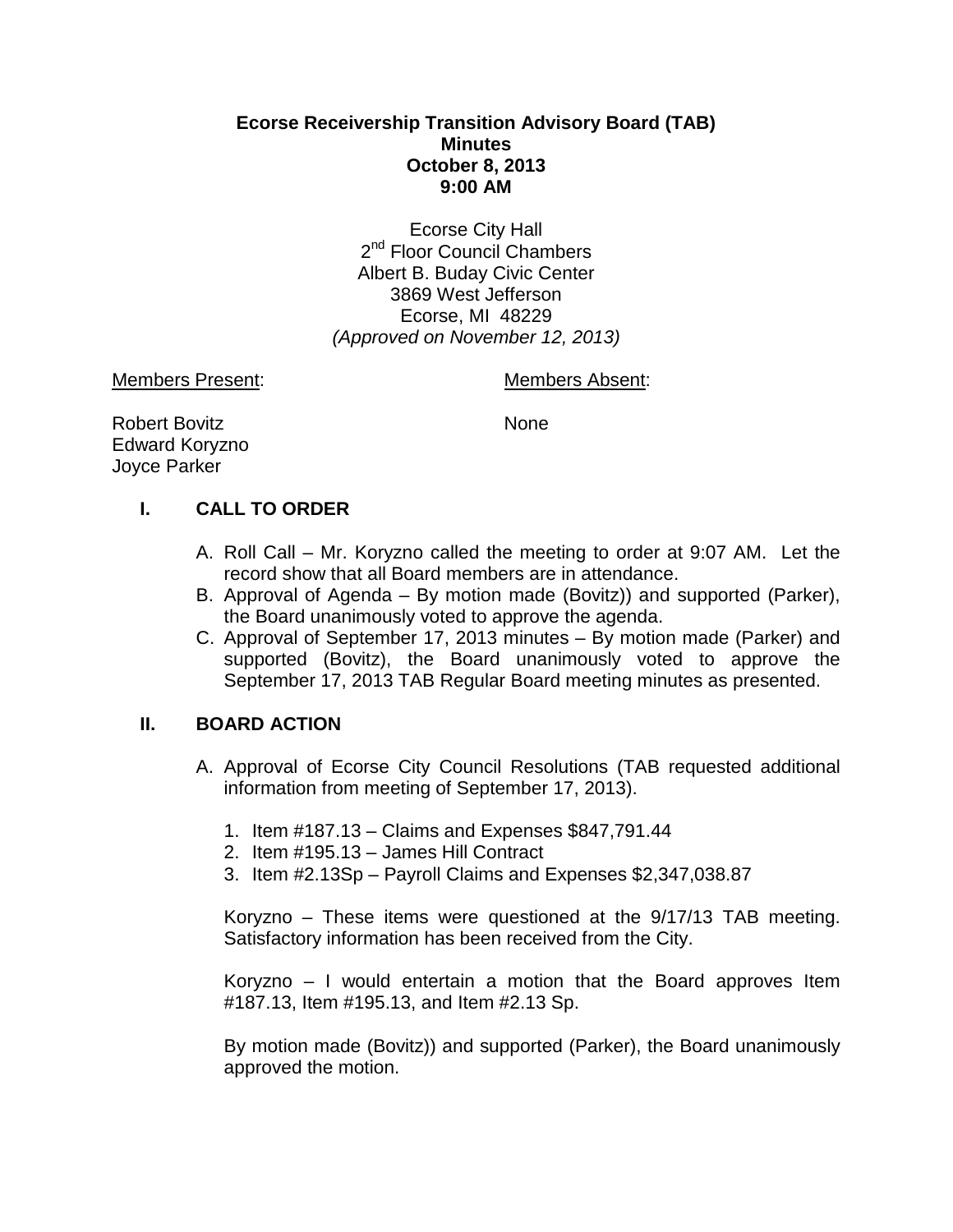4. Item #193.13 – Randal v. Ecorse (Judgment Levy) NOT APPROVED It is still unclear whether the Plaintiff or the City is requesting the judgment levy in the matter of Randal v Ecorse.

Koryzno – I would entertain a motion that the Board requires the City to furnish the TAB with the legal authority relied upon for the planned judgment levy in the matter of Randal v. Ecorse.

By motion made (Bovitz) and supported (Parker) the Board unanimously approved the motion. Item #193.13 is NOT APPROVED at this time.

B. Approval of Ecorse City Council Resolutions and Ordinances

Resolutions from Regular City Council meeting of September 3, 2013 and a Special City Council meeting of September 9, 2013.

Koryzno – I would entertain a motion that the Board approves all resolutions and ordinances enacted at the Regular City Council meeting September 3, 2013 and the Special City Council meeting of September 9, 2013.

By motion made (Parker) and supported (Bovitz) the Board unanimously approved the motion.

C. 5-Year Operating Budget

Koryzno – I would entertain a motion that the Board directs the City to begin producing a 5-year budget which will reflect realistic budgetary concerns such as the prospective loss of Personal Property Tax revenue. EM Order 094(4)(a)(11) requires the City to develop this 5-year budget.

By motion made (Parker) and supported (Bovitz) the Board unanimously approved the motion.

D. Approval of Payments

Koryzno – I would entertain a motion that the Board grants preapproval for regular payroll expenses, not to exceed 125% of the mean payroll expense.  $(95,000 \times 1.25 = $118,750.00)$ . In exchange for this preapproval, the City must make a monthly communication to the TAB reporting the payroll as paid, including a percentage of current payrolls as compared to the historic mean. In addition, the Board would request a list from the City of all payments that absolutely cannot be paid after the monthly TAB approval; it would be requested that all other expenses be structured for one monthly payment following TAB review.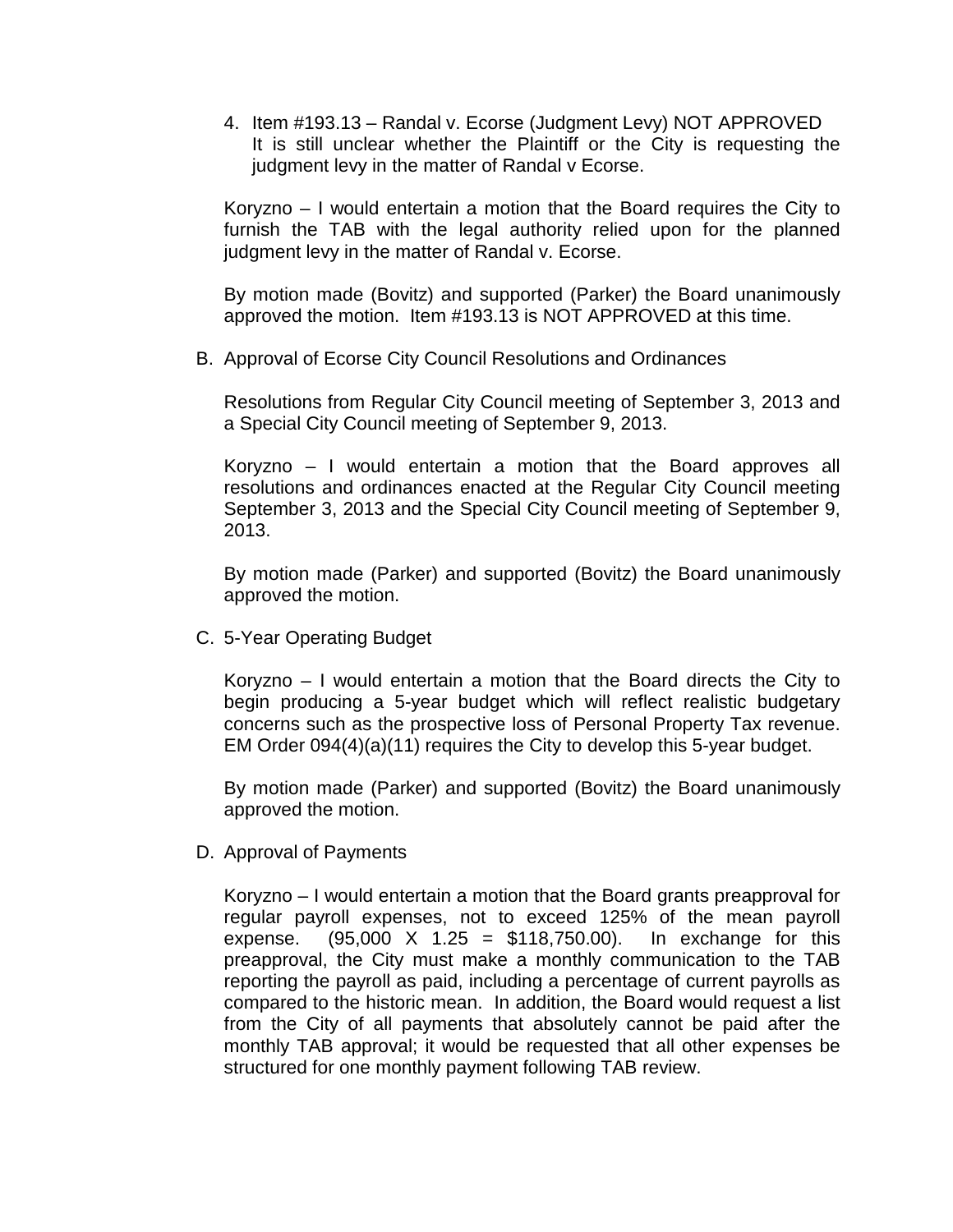Van de Grift – The City presented the Board with Options A and B for approval of payments. Neither of these options is satisfactory. The City should plan to restructure what can be paid monthly and provide the Board with a list of what absolutely cannot be paid monthly as the motion suggests.

Parker – Does this mean the City can pay up to 125% of its expenses?

Koryzno – No. They are preapproved to only pay up to 125% of the mean payroll expense. All other invoices will be approved by the TAB. Ideally, the Board will be provided a list from the City of what absolutely cannot be restructured to a monthly payment and the Board can make a determination at that time.

By motion made (Parker) and supported (Bovitz) the Board unanimously approved the motion.

- E. Letter from City Administrator dated September 27, 2013
	- 1. Paragraphs 1,4,5, and 6 have been addressed above.
	- 2. Paragraph 2 August 2013 monthly budget to actual financial report

Koryzno – I would entertain a motion that the Board approves the August 2013 budget to actual report as presented by the City.

By motion made (Bovitz) and supported (Parker) the Board unanimously approved the motion.

3. Tidwell et al court case release of funds approval

Koryzno – I would entertain a motion that the Board approve the September 17, 2013 City Council Item #223.13 which concerns the settlement matter of Tidwell v. Ecorse.

By motion made (Parker) and supported (Bovitz) the Board unanimously approved the motion.

4. Majestic Contractors – sidewalk construction contract

Koryzno – I would entertain a motion that the Board approve the June 11, 2013 - Item #120.13, which concerns the award of a \$17,825.00 sidewalk repair contract to Majestic Contractors, LLC.

By motion made (Bovitz) and supported (Parker) the Board unanimously approved the motion.

5. Majestic Contractors – sewer repair contract.